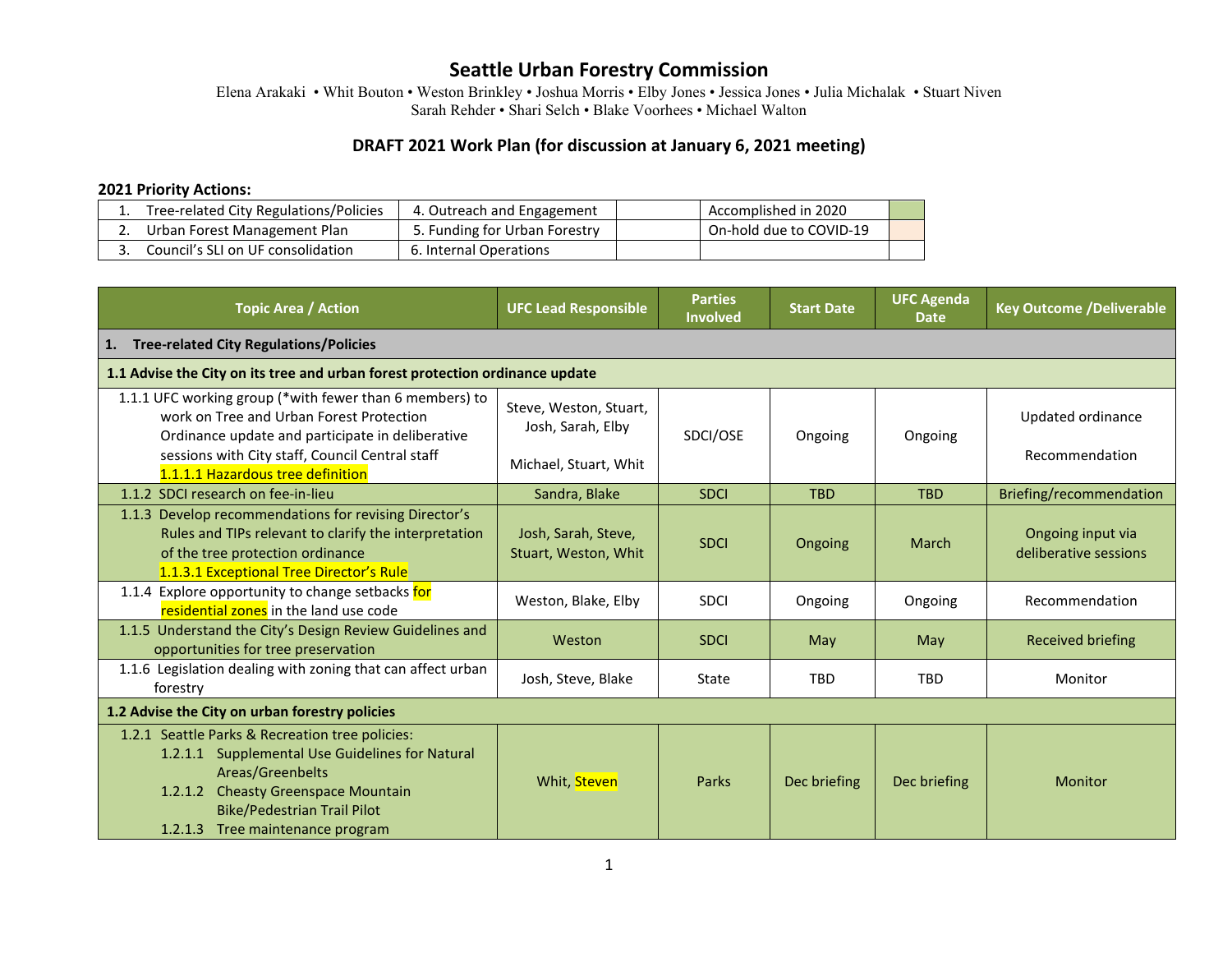Elena Arakaki • Whit Bouton • Weston Brinkley • Joshua Morris • Elby Jones • Jessica Jones • Julia Michalak • Stuart Niven Sarah Rehder • Shari Selch • Blake Voorhees • Michael Walton

## **DRAFT 2021 Work Plan (for discussion at January 6, 2021 meeting)**

| <b>Topic Area / Action</b>                                                                                                                                                     | <b>UFC Lead Responsible</b>   | <b>Parties</b><br><b>Involved</b> | <b>Start Date</b> | <b>UFC Agenda</b><br><b>Date</b> | <b>Key Outcome /Deliverable</b> |  |
|--------------------------------------------------------------------------------------------------------------------------------------------------------------------------------|-------------------------------|-----------------------------------|-------------------|----------------------------------|---------------------------------|--|
| 1.2.1.4 Viewpoints policy                                                                                                                                                      |                               |                                   |                   |                                  |                                 |  |
| 1.2.1.5 Colman Park follow-up                                                                                                                                                  |                               |                                   |                   |                                  |                                 |  |
| 1.2.2 Explore opportunities for tree planting in industrial<br>areas: Port of Seattle, Freight Advisory Board; SDOT                                                            | Whit, Steven, Michael         | Port of Seattle                   | <b>TBD</b>        | <b>TBD</b>                       | <b>Build Relationship</b>       |  |
| 1.2.3 Follow up on recommendation for increased<br>coordination between SDOT and SCL on tree<br>maintenance and pruning cycles.                                                | Whit, Sandra                  | UF IDT                            | Ongoing           | Ongoing                          | <b>TBD</b>                      |  |
| 1.2.4 Seattle tree list update (OPCD, SDCI, and SDOT)<br>including what not to plant (Holly, English ivy, etc.)                                                                | Whit, Michael, Sarah,<br>Elby | OPCD, SDCI,<br><b>SDOT</b>        | <b>TBD</b>        | <b>TBD</b>                       | Recommendation                  |  |
| <b>Urban Forest Management Plan</b><br>1.                                                                                                                                      |                               |                                   |                   |                                  |                                 |  |
| 2.1 Support UFMP update                                                                                                                                                        |                               |                                   |                   |                                  |                                 |  |
| 2.1.1 Participate in strategic deliberations with Core<br>Team and provide input                                                                                               | Weston, Jessica,<br>Sarah     | <b>Core Team</b>                  | Mar/June          | <b>TBD</b>                       | Ongoing input                   |  |
| 2.1.2 Provide review and input to draft plan                                                                                                                                   | Weston, Jessica,<br>Sarah     | <b>Core Team</b>                  | <b>TBD</b>        | <b>TBD</b>                       | Letter of recommendation        |  |
| <b>Outreach and Engagement</b><br>2.                                                                                                                                           |                               |                                   |                   |                                  |                                 |  |
| 3.1 City council and Mayor's Office interaction                                                                                                                                |                               |                                   |                   |                                  |                                 |  |
| 3.1.1 Present 2019 Annual Report and 2020 Work Plan to<br><b>Council and the Mayor</b>                                                                                         | Weston, Sandra                | CC, OSE                           | April             | April                            | <b>Transmittal letter</b>       |  |
| 3.1.2 Hold in-person meetings with Council and Mayor's<br>Office                                                                                                               | Weston, Blake                 | CC, OSE                           | Ongoing           | Ongoing                          | <b>Build relationships</b>      |  |
| 3.2 Community Engagement/Education                                                                                                                                             |                               |                                   |                   |                                  |                                 |  |
| 3.2.1 Develop info sheet to respond to community<br>inquiries/communications                                                                                                   | Whit, Sandra                  | UFC/Community                     | Q1                | March                            | One-pager                       |  |
| 3.2.2 Intentionally expand the diversity of voices the UFC<br>engages with. Expressly seek out underrepresented<br>communities that have not been historically at the<br>table | Whit, Sarah, Elby             | UFC/Community                     | Ongoing           | Ongoing                          | <b>TBD</b>                      |  |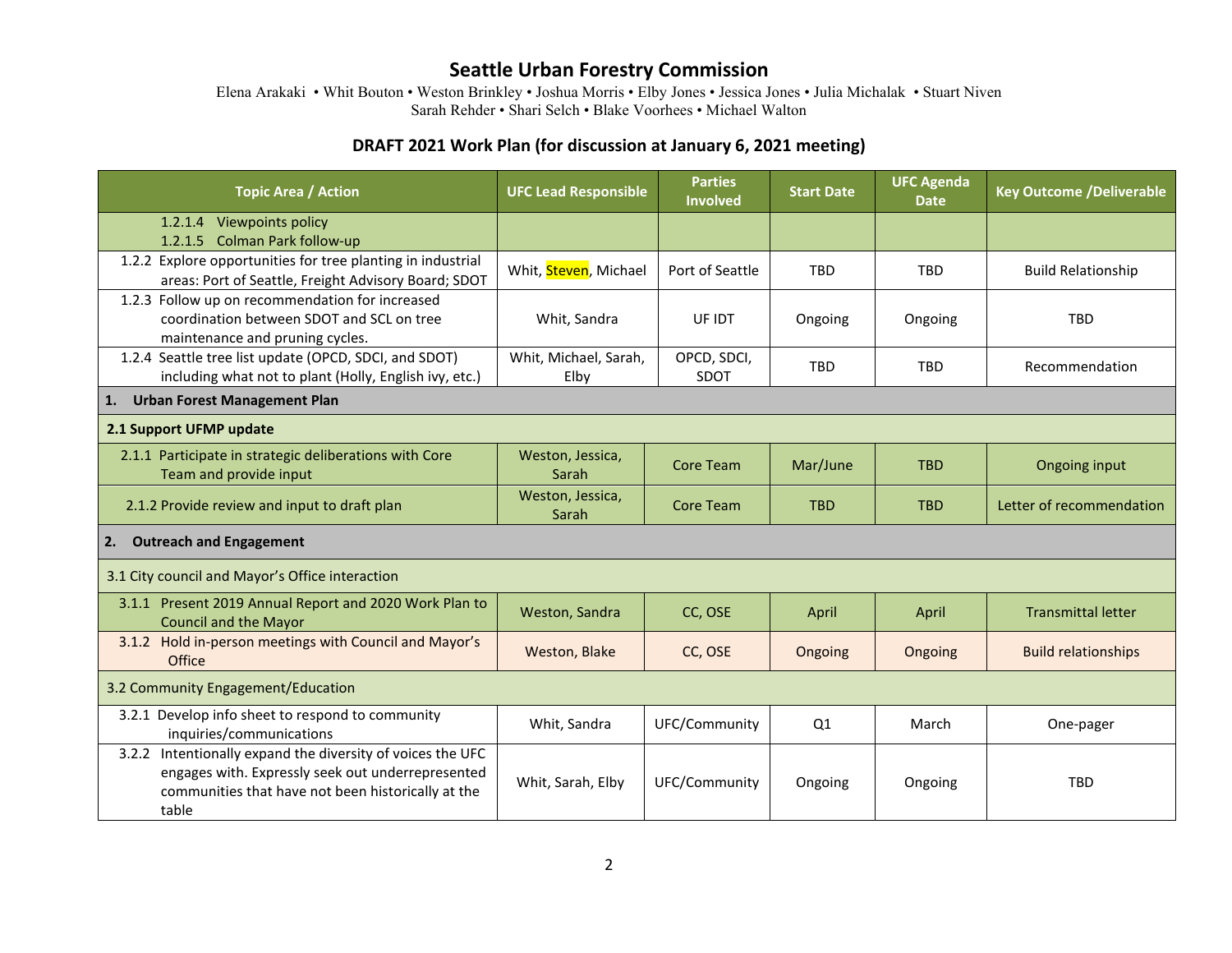Elena Arakaki • Whit Bouton • Weston Brinkley • Joshua Morris • Elby Jones • Jessica Jones • Julia Michalak • Stuart Niven Sarah Rehder • Shari Selch • Blake Voorhees • Michael Walton

## **DRAFT 2021 Work Plan (for discussion at January 6, 2021 meeting)**

|                                                                         | <b>Topic Area / Action</b>                                                                                                                                                                               | <b>UFC Lead Responsible</b>           | <b>Parties</b><br><b>Involved</b> | <b>Start Date</b> | <b>UFC Agenda</b><br><b>Date</b> | <b>Key Outcome /Deliverable</b>          |  |
|-------------------------------------------------------------------------|----------------------------------------------------------------------------------------------------------------------------------------------------------------------------------------------------------|---------------------------------------|-----------------------------------|-------------------|----------------------------------|------------------------------------------|--|
|                                                                         | 3.2.3 Support City Departments on promoting the "What<br>not to Plant" list                                                                                                                              | Weston, Michael,<br>Elby              | Core Team                         | <b>TBD</b>        | <b>TBD</b>                       | <b>TBD</b>                               |  |
|                                                                         | 3.2.4 Meet with community groups to engage in dialogue<br>about the importance of trees, the UFC role, and<br>community interests/priorities<br>3.2.4.1 Key Arena redevelopment<br>3.2.4.2 Cheasty pilot | Weston, Jessica,<br>Steven, Sarah     | <b>TBD</b>                        | <b>TBD</b>        | <b>TBD</b>                       | <b>Build relationship</b>                |  |
| 3.2.5                                                                   | Plan urban forestry outreach and engagement and<br>attend events such as Arbor Day, Green Seattle<br>Day, and Trees for Seattle events                                                                   | Sandra, Blake                         | UF IDT                            | Ongoing           | Ongoing                          | Participation                            |  |
|                                                                         | 3.2.6 City of Seattle applications and engagement<br>programs                                                                                                                                            | Sandra, Blake                         | UF IDT                            | Ongoing           | Ongoing                          | Participation                            |  |
| 3.3 Internal Engagement                                                 |                                                                                                                                                                                                          |                                       |                                   |                   |                                  |                                          |  |
| 3.3.1                                                                   | Develop annual calendar to invite City<br>Departments to brief the UFC                                                                                                                                   | Weston, All                           | UF IDT                            | January           | Ongoing                          | <b>Discussion</b>                        |  |
| 3.3.2                                                                   | Introduce the UFC at commission meetings<br>(Planning, Pedestrian, Bike, Parks, MPD Oversight<br>Committee); Neighborhood Council meetings; and<br>public meetings                                       | Weston, All                           | <b>OSE</b>                        | Ongoing           | Ongoing                          | <b>UFC</b> promotion and<br>coordination |  |
| 3.3.3                                                                   | Align UF IDT and UFC's work plan<br>3.3.3.1 Hold annual joint UFC/IDT meeting                                                                                                                            | Weston, Sandra                        | <b>OSE</b>                        | Ongoing           | Ongoing                          | Coordination                             |  |
| 3.4 Engagement with Community Organizations and Urban Forestry Partners |                                                                                                                                                                                                          |                                       |                                   |                   |                                  |                                          |  |
|                                                                         | 3.4.1. Seattle School District. Explore ways to view trees<br>as learning opportunity (vs. liability)                                                                                                    | Weston, Shari                         | SSD, DON, OSE,<br>Assoc's         | <b>TBD</b>        | <b>TBD</b>                       | <b>Build Relationship</b>                |  |
| 3.4.2                                                                   | Washington State Urban and Community Forestry                                                                                                                                                            | Weston, Sandra                        | <b>TBD</b>                        | <b>TBD</b>        | <b>TBD</b>                       | <b>Briefing on Pest Resilience</b>       |  |
| 3.4.3                                                                   | UW and community colleges with horticulture<br>programs and landscape architecture.                                                                                                                      | Steven, Michael,<br>Whit, Elby, Shari | <b>TBD</b>                        | <b>TBD</b>        | <b>TBD</b>                       | <b>Build Relationship</b>                |  |
| 3.4.4                                                                   | WA State Department of Transportation                                                                                                                                                                    | <b>Steven</b>                         | SDOT, Parks                       | <b>TBD</b>        | <b>TBD</b>                       | <b>Build Relationship</b>                |  |
| 3.4.5                                                                   | <b>Tilth Alliance</b>                                                                                                                                                                                    | Weston, Steven                        | <b>TBD</b>                        | <b>TBD</b>        | <b>TBD</b>                       | <b>Build Relationship</b>                |  |